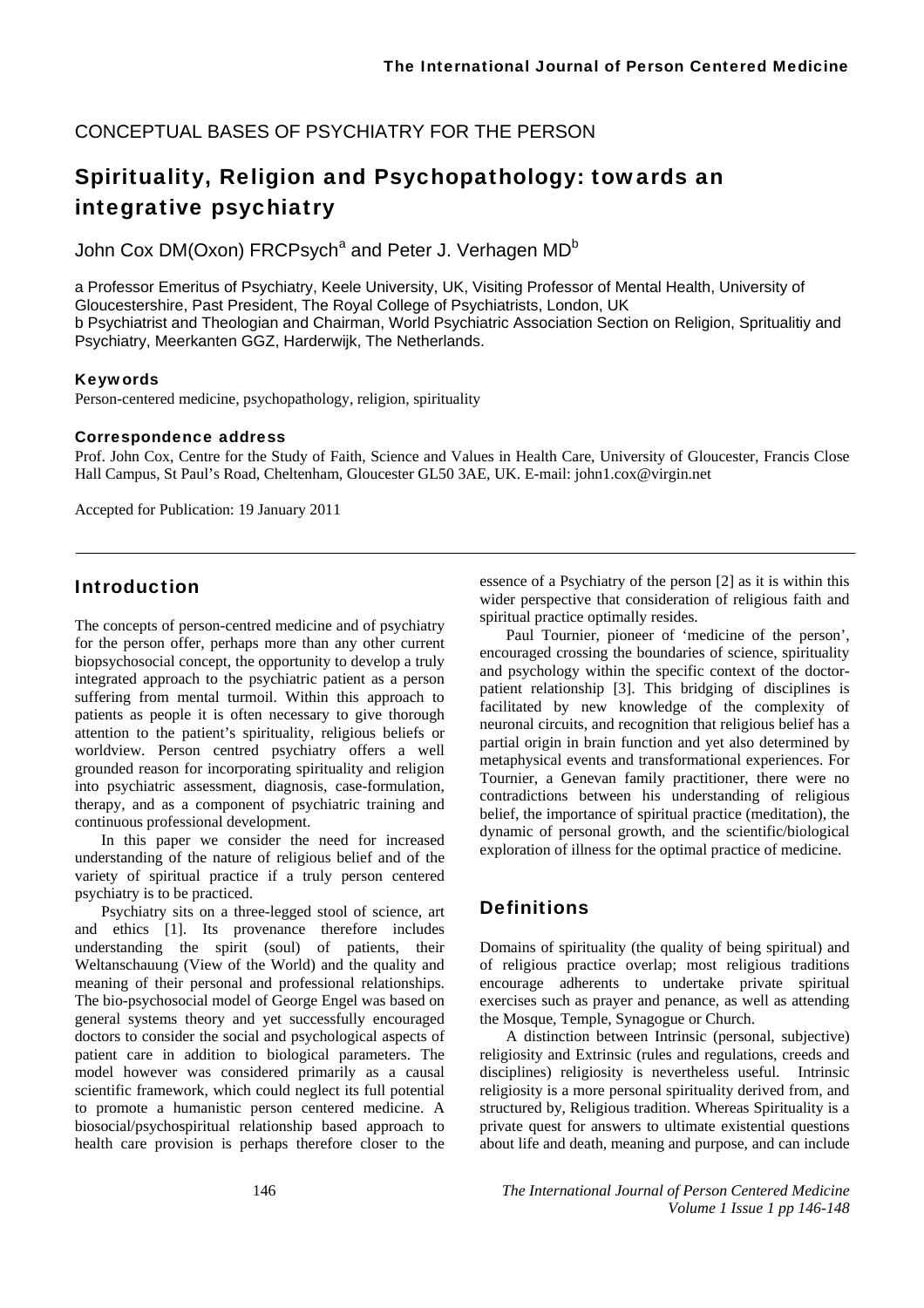experiences of the transcendent. Continental philosophers (including Merleau-Ponty) were influenced in their understanding of subjectivity by the 'face' of the other (Levinas) and the I-Thou relationship [4], as well as by the Judeo Christian faith tradition. Their conceptual contribution to person centred psychiatry and to the wider domain of medicine has yet to be fully appreciated [5].

#### Person-Centred Medicine

Many current policy initiatives from WHO as well as from national health departments advocate a more personcentred healthcare and have their origins in consumerism as well as altruism; and are driven by the User and Carer movement. Personalised medicine, however, is not necessarily a medicine of *the person* which is contingent on the quality of the therapeutic relationship and specifically on an integrative approach to the mind, the body and the spirit.

#### Religion and psychiatry

Sims [6] has written succinctly about the need for religious knowledge when eliciting patients' psychopathology, establishing a differential diagnosis, and making comprehensive management plans. The religious coloring of mental symptoms such as hearing God's voice, visions of angels, brass bands playing "Rock of ages cleft for me",